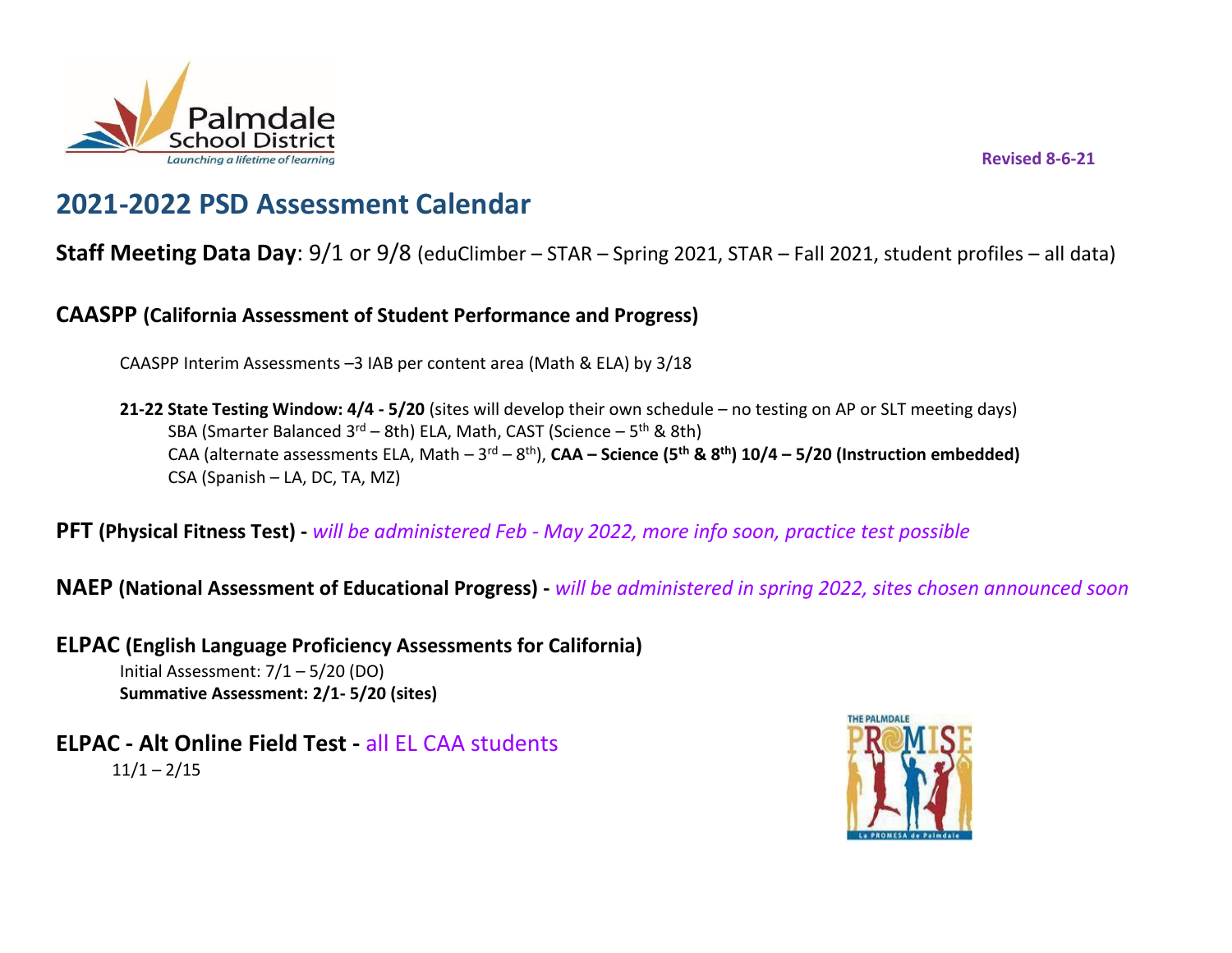# **LPMs**

All completed paper and pencil assessments should be kept until 5/27 (For data verification, PLC discussions and student/parent conferences) *Performance Tasks (PT) do not require the unit to be completed. LPMs are not a graded assessment. Optional indicated means optional for entering into Illuminate, not optional for instruction*

| $\overline{\phantom{a}}$ |               |                              |                                   |                                                     |                       |                                                 |                   |
|--------------------------|---------------|------------------------------|-----------------------------------|-----------------------------------------------------|-----------------------|-------------------------------------------------|-------------------|
|                          | <b>STAR</b>   | Math                         | Math                              | <b>ELA</b>                                          | Mastery               | <b>ELA Performance Tasks</b>                    | Q1                |
|                          | 360           | Q1                           | Performance                       | Q1                                                  | Guides                | Q1                                              | <b>LPM</b>        |
|                          | ELA &         | (online)                     | Tasks                             | Units indicated                                     | Q1                    | $(4^{\text{th}} - 8^{\text{th}})$ online admin) | <b>Staff</b>      |
|                          | Math          |                              | Q1                                | (online)                                            |                       |                                                 | <b>Meeting(s)</b> |
|                          | Window        | Window                       | Data Due                          | Window & Data Due                                   | Data Due              | Data Due                                        | <b>Held by</b>    |
| K                        | $9/20 - 30$   |                              | Mod 1                             | Q1 LPM                                              |                       |                                                 | 11/10             |
|                          |               |                              | 10/20                             | 10/8                                                |                       |                                                 |                   |
| $\mathbf{1}$             | $8/16 - 8/27$ |                              | Mod 1<br>10/25                    | $\mathbf{1}$<br><b>HFW</b><br>10/8                  | <b>CVC</b><br>9/24    | 10/22                                           | 11/10             |
| $\overline{2}$           | $8/16 - 8/27$ |                              | Mod 2<br>9/23                     | $\mathbf{1}$<br>$10/4 - 10/8$                       | <b>Blends</b><br>9/17 | 10/22                                           | 11/10             |
| 3                        | $8/16 - 8/27$ | Will begin<br>Q <sub>3</sub> | Mod 1<br>9/30<br>Mod 2 - optional | $\mathbf{1}$<br>$10/4 - 10/8$                       | LF<br>9/13            | 10/22                                           | 11/10             |
| $\overline{a}$           | $8/16 - 8/27$ | $10/4 - 10/15$               | Mod 1<br>9/17<br>Mod 2 - optional | $\mathbf{1}$<br>$10/4 - 10/8$                       |                       | 10/22                                           | 11/10             |
| 5                        | $8/16 - 8/27$ | $10/4 - 10/15$               | Mod 1<br>9/16                     | $\mathbf{1}$<br>$10/4 - 10/8$                       |                       | 10/22                                           | 11/10             |
| 6                        | $8/16 - 8/27$ | $10/4 - 10/15$               | 10/22                             | SS: 1 - 10/11-10/22<br>Benchmark: $1 - 10/4 - 10/8$ |                       | BM: 10/22<br>SS: 10/29                          | 11/10             |
| $\overline{7}$           | $8/16 - 8/27$ | $10/4 - 10/15$               | 10/22                             | $1 - 10/11 - 10/22$                                 |                       | 10/29                                           | 11/10             |
| 8                        | $8/16 - 8/27$ | $10/4 - 10/15$               | 10/22                             | 1-10/11-10/22                                       |                       | 10/29                                           | 11/10             |

 **Q1 (8/5 – 10/1)** *Some due dates will be after the progress report due date*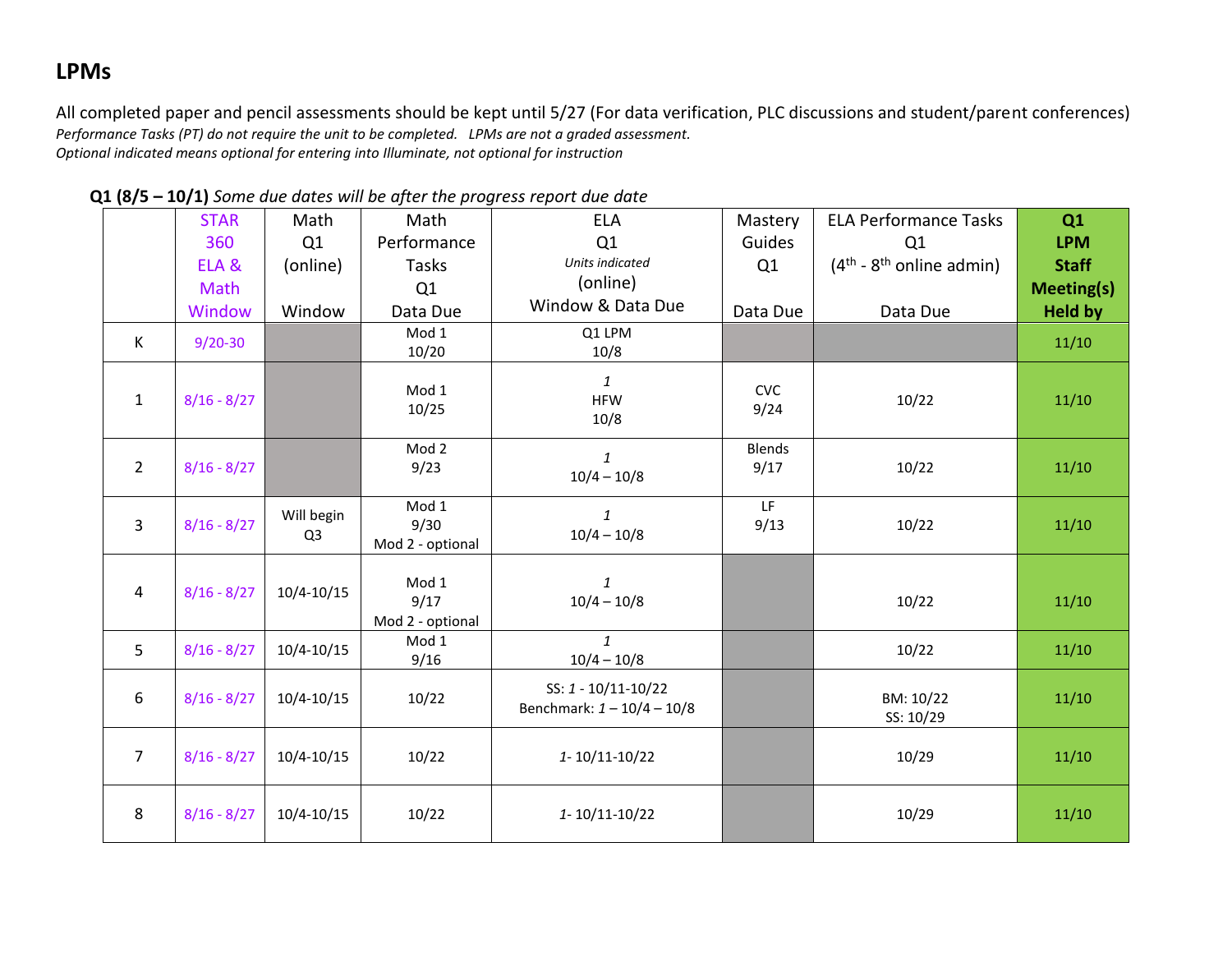**Q2 (10/4 – 12/17)** 

|                | <b>STAR</b> | Math           | Math        | <b>ELA</b>                      | Mastery               | <b>ELA Performance</b>                | Q <sub>2</sub>    |
|----------------|-------------|----------------|-------------|---------------------------------|-----------------------|---------------------------------------|-------------------|
|                | 360         | Q2             | Performance | Q2                              | Guides                | Tasks                                 | <b>LPM</b>        |
|                |             | (online)       | Tasks       | <b>Units indicated</b>          | Q2                    | Q2                                    | <b>Staff</b>      |
|                |             |                | Q2          | (online)                        |                       | Study Sync only                       | <b>Meeting(s)</b> |
|                |             | Window         | Data Due    | Window & Data Due               | Data Due              | $(6,7,8 - \text{online})$<br>Data Due | <b>Held by</b>    |
|                |             |                | Mod 2       |                                 |                       |                                       |                   |
| $\sf K$        |             |                | optional    | Q2 LPM                          |                       |                                       | $1/26$            |
|                |             |                | Mod 3       | 12/17                           |                       |                                       |                   |
|                |             |                | 12/17       |                                 |                       |                                       |                   |
|                |             |                | Mod 2       | 2,3,4                           | <b>Blends</b><br>11/1 |                                       |                   |
| $\mathbf{1}$   |             |                | 1/21        | <b>HFW</b>                      | Digraphs              |                                       | $1/26$            |
|                |             |                |             | 12/17                           | 12/17                 |                                       |                   |
|                |             |                | Mod 3       |                                 | Long Vowels           |                                       |                   |
| $\overline{2}$ |             |                | 11/4        | 2,3,4                           | 11/1                  |                                       | $1/26$            |
|                |             |                |             | 12/13-12/17                     | r-controlled          |                                       |                   |
|                |             |                |             |                                 | 12/17                 |                                       |                   |
|                |             |                |             | 2,3,4                           | MS/OC<br>10/26        |                                       |                   |
| 3              |             |                | Mod 3       | 12/13-12/17                     | MS/LV                 |                                       | 1/26              |
|                |             |                | 1/12        |                                 | 12/15                 |                                       |                   |
|                |             |                |             |                                 |                       |                                       |                   |
| $\overline{4}$ |             |                | Mod 3       | 2,3,4                           |                       |                                       | $1/26$            |
|                |             |                | 12/13       | 12/13-12/17                     |                       |                                       |                   |
|                |             |                | Mod 2       |                                 |                       |                                       |                   |
|                |             |                | 11/10       | 2,3,4                           |                       |                                       |                   |
| 5              |             |                | Mod 3       | 12/13-12/17                     |                       |                                       | $1/26$            |
|                |             |                | 1/14        |                                 |                       |                                       |                   |
|                |             |                |             | SS: 2-12/6-12/17                |                       |                                       |                   |
| 6              |             | $12/6 - 12/17$ |             | Benchmark: 2,3,4<br>12/13-12/17 |                       | 1/14- optional?                       | 1/26              |
|                |             |                |             |                                 |                       |                                       |                   |
| $\overline{7}$ |             | $12/6 - 12/17$ |             | $2 - 12/6 - 12/17$              |                       | 1/14-optional?                        | $1/26$            |
| 8              |             | 12/6-12/17     |             | $2 - 12/6 - 12/17$              |                       | 1/14-optional?                        | $1/26$            |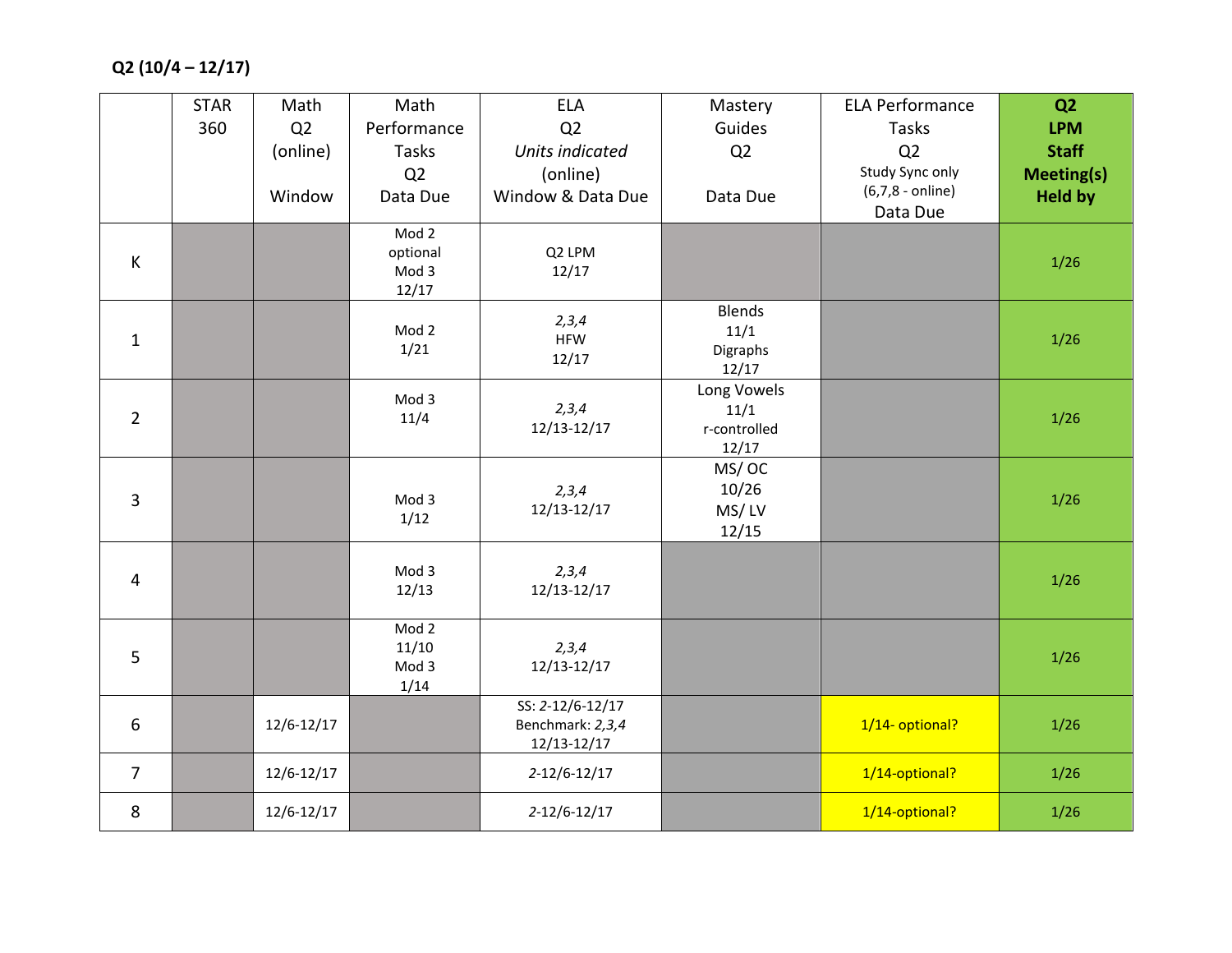|                | <b>STAR</b>   | Math           | Math             | <b>ELA</b>                         | Mastery             | <b>ELA Performance Tasks</b>    |                         |
|----------------|---------------|----------------|------------------|------------------------------------|---------------------|---------------------------------|-------------------------|
|                | 360           | Q <sub>3</sub> | Performance      | Q <sub>3</sub>                     | Guides              | Q <sub>3</sub>                  | Q <sub>3</sub>          |
|                | ELA &         | (online)       | Tasks            | Units indicated                    | Q <sub>3</sub>      | $(3^{rd}-8^{th})$ online admin) | <b>LPM</b>              |
|                | Math          |                | Q <sub>3</sub>   | (online)<br>Window &               |                     |                                 | <b>Staff Meeting(s)</b> |
|                | Window        | Window         | Data Due         | Data Due                           | Data Due            | Data Due                        | <b>Held by</b>          |
|                |               |                |                  |                                    |                     |                                 |                         |
| $\sf K$        | $1/11 - 1/28$ |                | Mod 4<br>4/13    | Q3 LPM<br>3/18                     |                     |                                 | 4/20                    |
|                |               |                | Mod 3            |                                    |                     |                                 |                         |
| $\mathbf{1}$   | $1/11 - 1/28$ |                | 2/7              | 5, 6, 7<br><b>HFW</b>              | Long vowels<br>3/11 | 4/8                             | 4/20                    |
|                |               |                | Mod 4            | 3/18                               |                     |                                 |                         |
|                |               |                | 4/15<br>Mod 4    |                                    |                     |                                 |                         |
|                | $1/11 - 1/28$ |                | 2/3              |                                    | Variant vowels      |                                 |                         |
| $\overline{2}$ |               |                | Mod 5            | 5, 6, 7<br>$3/14 - 3/18$           | 2/24                | 4/8                             | 4/20                    |
|                |               |                | 3/17             |                                    |                     |                                 |                         |
|                |               |                | Mod 6- optional  |                                    | MS/RC               |                                 |                         |
| 3              | $1/11-1/28$   | $3/7 - 3/18$   | Mod 4<br>2/15    | 5, 6, 7                            | 2/28                | 4/8                             | 4/20                    |
|                |               |                |                  | $3/14 - 3/18$                      | MS/C-le             |                                 |                         |
|                |               |                |                  |                                    | 3/18                |                                 |                         |
|                | $1/11 - 1/28$ |                | Mod 4 - optional | 5, 6, 7                            |                     |                                 |                         |
| 4              |               | $3/7 - 3/18$   | Mod 5<br>4/7     | $3/14 - 3/18$                      |                     | 4/8                             | 4/20                    |
|                |               |                |                  |                                    |                     |                                 |                         |
|                | $1/11 - 1/28$ |                | Mod 4            | 5, 6, 7                            |                     |                                 |                         |
| 5              |               | $3/7 - 3/18$   | 3/10             | $3/14 - 3/18$                      |                     | 4/8                             | 4/20                    |
|                |               |                |                  |                                    |                     |                                 |                         |
| 6              | $1/11 - 1/28$ | $3/7 - 3/18$   | 4/8              | SS: 3-3/7-3/18<br>Benchmark: 5,6,7 |                     | 4/8                             | 4/20                    |
|                |               |                |                  | $3/14 - 3/18$                      |                     |                                 |                         |
| $\overline{7}$ |               | $3/7 - 3/18$   | 4/8              | $3-3/7-3/18$                       |                     | 4/8                             | 4/20                    |
|                | $1/11 - 1/28$ |                |                  |                                    |                     |                                 |                         |
| 8              | $1/11 - 1/28$ | $3/7 - 4/1$    | 4/8              | $3-3/7-3/18$                       |                     | 4/8                             | 4/20                    |
|                |               |                |                  |                                    |                     |                                 |                         |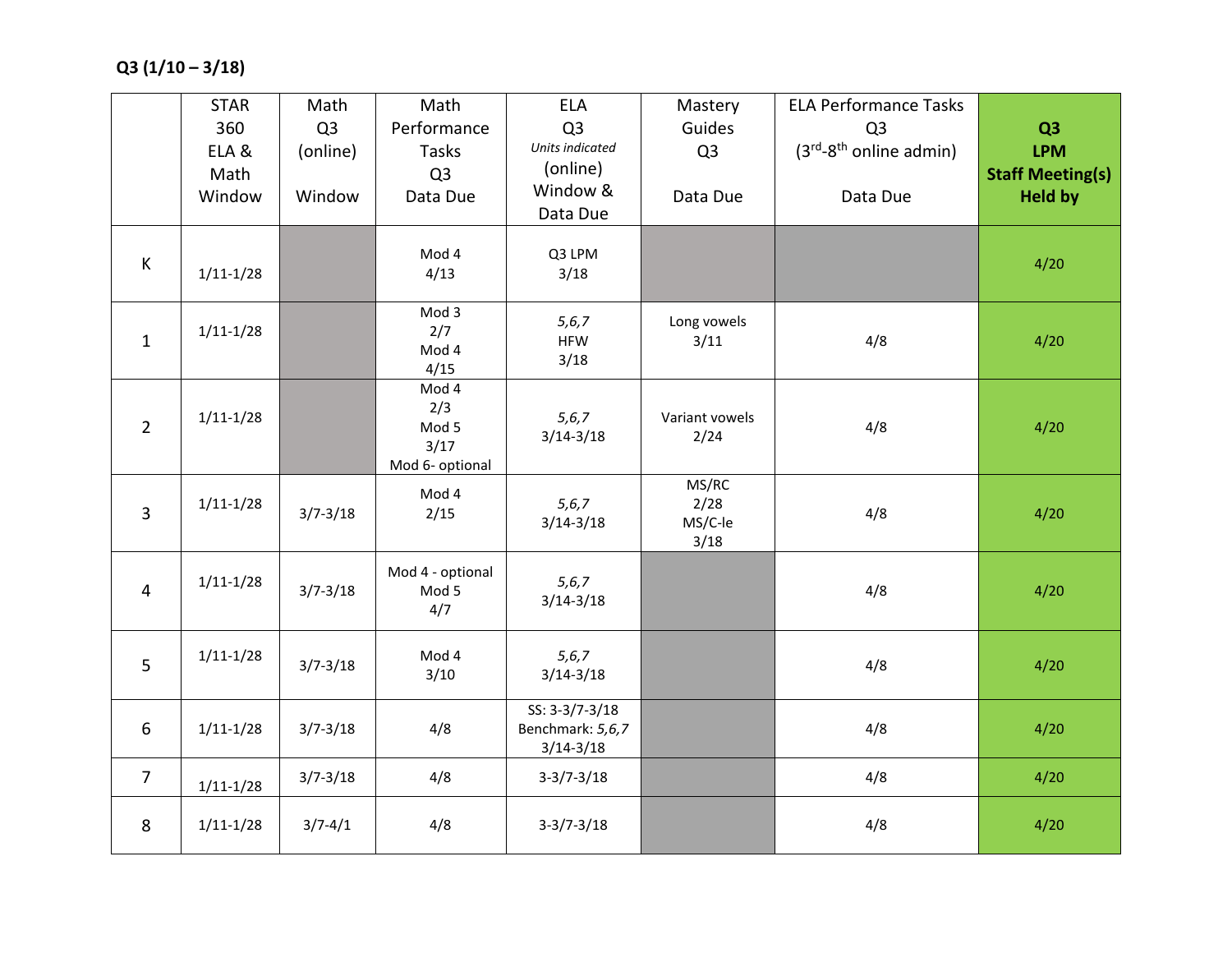| $Q4(3/28-5/27)$ | *CAASPP assessments must be complete before administering STAR 360 to a student |
|-----------------|---------------------------------------------------------------------------------|
|-----------------|---------------------------------------------------------------------------------|

|                | <b>STAR</b>   | Math                                   | ELA                          | Mastery                                               |
|----------------|---------------|----------------------------------------|------------------------------|-------------------------------------------------------|
|                | 360           | Q4                                     | Q4                           | Guides                                                |
|                | ELA & Math    |                                        | Units indicated              | Q4                                                    |
|                | Data Due      | Data Due                               | Data Due                     | Data Due                                              |
| К              | $5/9 - 5/27$  | Mod 5<br>5/18<br>Mod 6 - optional      | Q4 LPM<br>5/29               |                                                       |
| $\mathbf{1}$   | $5/9 - 5/27$  | Mod 5-optional<br>Mod 6<br>5/23        | 8,9,10<br><b>HFW</b><br>5/27 | r-controlled<br>5/20                                  |
| $\overline{2}$ | $5/9 - 5/27$  | Mod 7<br>5/5<br>Mod 8 - optional       |                              | MS/OC<br>4/5<br>MS/LV<br>5/9<br>Low frequency<br>5/27 |
| 3              | $5/9 - 5/27*$ | Mod 5<br>4/20<br>Mod 6 & 7<br>optional |                              | Prefixes/Suffixes<br>5/27                             |
| $\overline{4}$ | $5/9 - 5/27*$ | Mod 6<br>5/5<br>Mod 7 - optional       |                              |                                                       |
| 5              | $5/9 - 5/27*$ | Mod 5<br>4/13<br>Mod 6 - optional      |                              |                                                       |
| 6              | $5/9 - 5/27*$ |                                        |                              |                                                       |
| $\overline{7}$ | $5/9 - 5/27*$ |                                        |                              |                                                       |
| 8              | $5/9 - 5/27*$ |                                        |                              |                                                       |